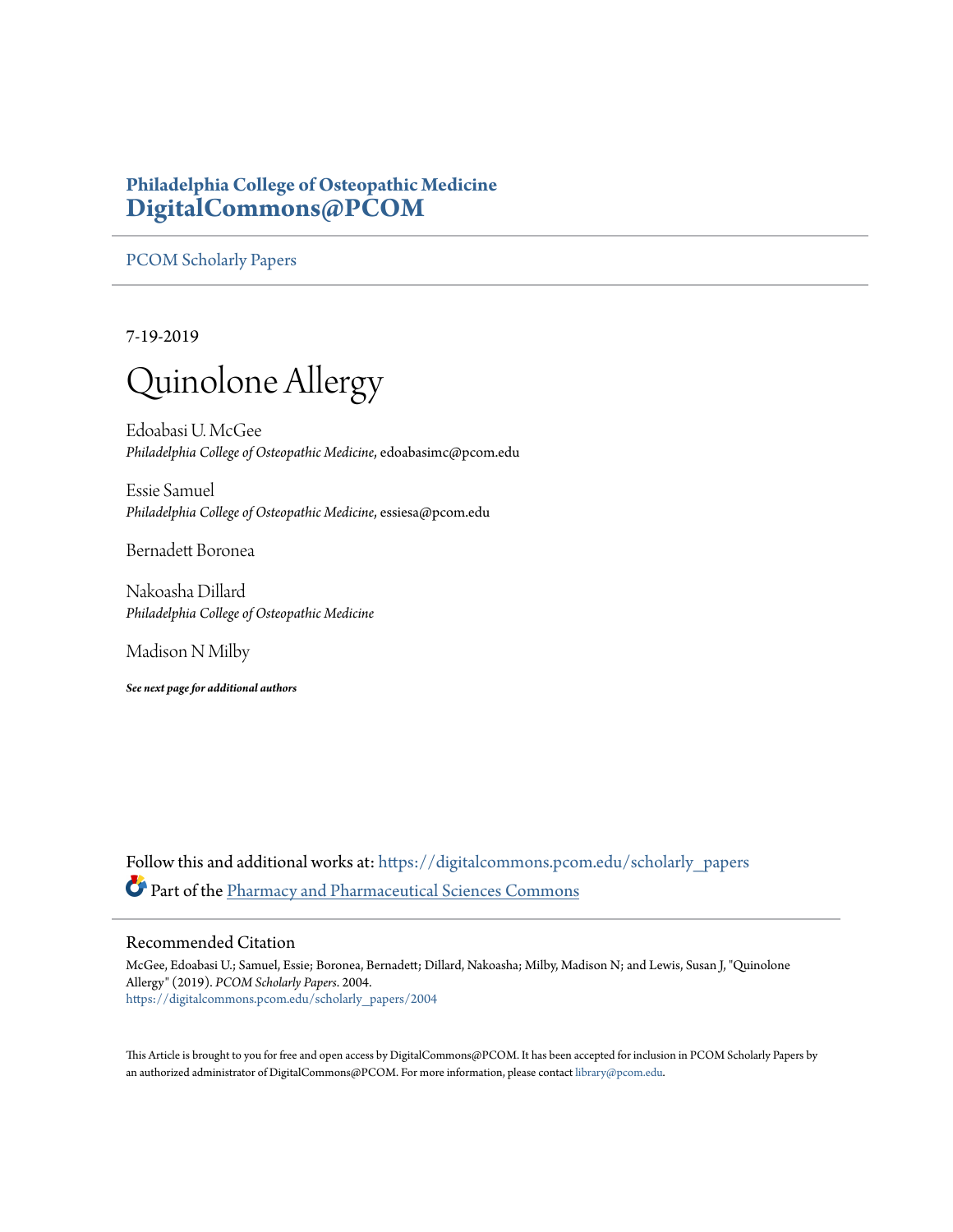## **Authors**

Edoabasi U. McGee, Essie Samuel, Bernadett Boronea, Nakoasha Dillard, Madison N Milby, and Susan J Lewis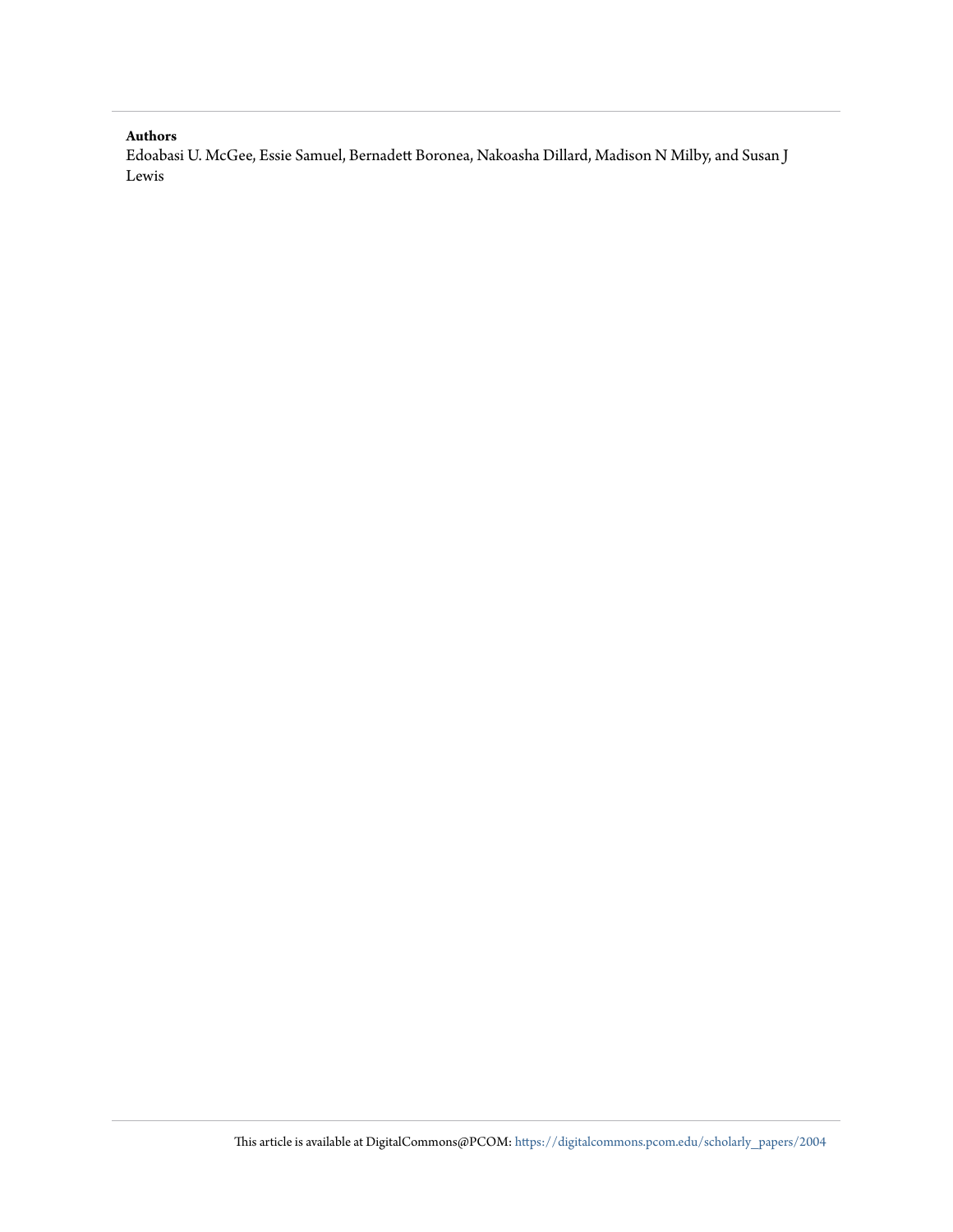



# *Review* **Quinolone Allergy**

# **Edoabasi U. McGee <sup>1</sup> , Essie Samuel <sup>1</sup> , Bernadett Boronea <sup>1</sup> , Nakoasha Dillard <sup>1</sup> , Madison N. Milby <sup>2</sup> and Susan J. Lewis 3,4,[\\*](https://orcid.org/0000-0002-9876-2948)**

- <sup>1</sup> School of Pharmacy, Philadelphia College of Osteopathic Medicine, Suwanee, GA 30024, USA<br><sup>2</sup> College of Pharmacy, University of Findlay, Findlay, OH 45840, USA
- <sup>2</sup> College of Pharmacy, University of Findlay, Findlay, OH 45840, USA<br><sup>3</sup> Department of Pharmacy Practice, College of Pharmacy University
- <sup>3</sup> Department of Pharmacy Practice, College of Pharmacy, University of Findlay, Findlay, OH 45840, USA
- <sup>4</sup> Mercy Health—St. Anne Hospital, Toledo, OH 43623, USA
- **\*** Correspondence: slewis@findlay.edu; Tel.: +1-419-434-5948

Received: 28 June 2019; Accepted: 17 July 2019; Published: 19 July 2019



**Abstract:** Quinolones are the second most common antibiotic class associated with drug-induced allergic reactions, but data on quinolone allergy are scarce. This review article discusses the available evidence on quinolone allergy, including prevalence, risk factors, diagnosis, clinical manifestations, cross-reactivity, and management of allergic reactions. Although the incidence of quinolone allergy is still lower than beta-lactams, it has been increasingly reported in recent decades, most likely from its expanded use and the introduction of moxifloxacin. Thorough patient history remains essential in the evaluation of quinolone allergy. Many diagnostic tools have been investigated, but skin tests can yield false-positive results and in vitro tests have not been validated. The drug provocation test is considered the test of choice to confirm a quinolone allergy but is not without risk. Evidence regarding cross-reactivity among the quinolones is limited and conflicting. Quinolone allergy can be manifested either as an immediate or delayed reaction, but is not uniform across the class, with moxifloxacin posing the highest risk of anaphylaxis. Quinolone should be discontinued when an allergic reaction occurs and avoided in future scenarios, but desensitization may be warranted if no alternatives are available.

**Keywords:** quinolones; fluoroquinolones; allergy; hypersensitivity; cross-reactivity

# **1. Introduction**

Quinolones, highly effective synthetic antibiotics, are one of the most commonly prescribed antibiotic classes in outpatient [\[1\]](#page-10-0) and in acute care hospital settings [\[2\]](#page-10-1). They inhibit DNA gyrase in Gram-negative bacteria and topoisomerase IV in Gram-positive bacteria, promoting the DNA cleavage and rapid killing of susceptible bacteria [\[3\]](#page-10-2). With their broad-spectrum activity against both Gram-positive and Gram-negative aerobic and anaerobic bacteria, excellent tissue and intracellular penetration, high bioavailability, and generally good oral tolerability, quinolones have a broad array of indications including treatment of urinary tract infections (UTIs), sexually transmitted diseases, gastrointestinal and abdominal infections, respiratory tract infections, bone and joint infections, and skin and soft tissue infections in adults. Although considered well-tolerated in general, quinolones can induce allergic reactions. In fact, they are the second most common antibiotics associated with allergic reactions, following beta-lactams [\[4](#page-10-3)[–6\]](#page-10-4). Currently, most of the data regarding antibiotic allergy have been published for patients with a beta-lactam allergy and the paucity of data exist regarding quinolone allergy.

# **2. Structures**

Quinolones are classified into four generations based on chemical structure as well as antibacterial activity and pharmacokinetic properties [\[6\]](#page-10-4). The basic structure of quinolones consists of a bicyclic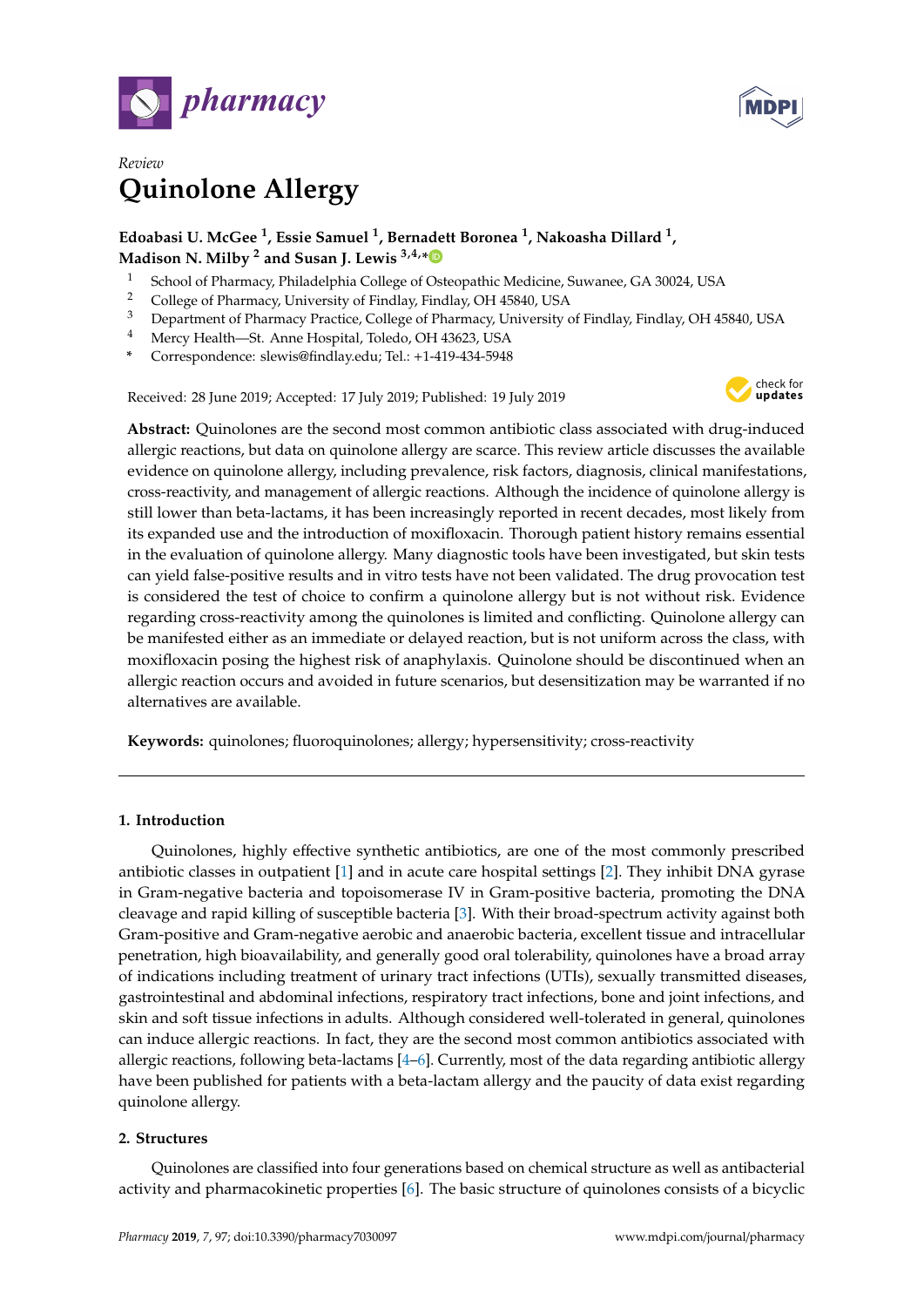skeleton with the carboxylic acid and ketone groups at the third and fourth positions (Figure 1). The first quinolone agent, nalidixic acid, was approved by the Food and Drug Administration (FDA) to treat UTIs in 1964. In the 1980s, the fluorination of the original molecule yielded the fluoroquinolones, which substantially enhanced antibacterial spectrum and pharmacokinetic properties, sparking extensive<br>substantially enhanced antibacterial spectrum and pharmacokinetic properties, sparking extensive studies and utilization of this class. Modification of substituents at positions N-1, C-7 and C-8 resulted in the production of various fluoroquinolones  $[7]$ . Currently, ciprofloxacin, levofloxacin, and moxifloxacin are the production of various fluoroquinolones  $[7]$ . Currently, ciprofloxacin, levofloxacin, and moxifloxacin are the most commonly used quinolones in clinical practice while delafloxacin is the newest quinolone are the most commonly used quinolones in clinical practice while delafloxacin is the newest quinolone agent. Other quinolones are either used less frequently or have ceased to be used due to their toxicities [\[4\]](#page-10-3). Most quinolones are not subject to extensive hepatic metabolism except moxifloxacin, yet a small proportion of administered quinolones may be converted to reactive intermediates. It has been postulated that these partially metabolized intermediates may interact with proteins and generate  $\alpha$  covalent hapten-protein conjugates triggering immune reactions [\[8\]](#page-10-6).

<span id="page-3-0"></span>

**Figure 1.** Chemical structures of commonly used quinolones. **Figure 1.** Chemical structures of commonly used quinolones.

#### **3. Prevalence**

allergy with any severity attributed to 44 (95% CI: 34.8–53.3) emergency department visits per 100,000 prescriptions in the US between 2004 and 2010 based on the National Electronic Injury Surveillance System-Cooperative Adverse Drug Event Surveillance system and outpatient prescription data [9]. A recent retrospective study reported that quinolone allergy was reported in about 2% of hospitalized patients with most commonly documented reactions of hives, rash, and nausea/vomiting [\[10\]](#page-10-8). This incidence rate of quinolone allergy is lower than that of reported beta-lactam allergy (~10%) [\[11\]](#page-10-9), but has been on the rise over the past decade [\[8](#page-10-6)[,12\]](#page-10-10). This is most likely associated with the expanded use of  $\sim 1$ quinolones and/or the introduction of moxifloxacin [\[4,](#page-10-3)[8,](#page-10-6)[13\]](#page-10-11), which appears to be more immunogenic<br>than ether quinolones [0,14,15]  $\mathbf{I}$  associated use of the expanded use of  $\mathbf{I}$ The true prevalence of quinolone allergy in the general population is unknown. Quinolone than other quinolones [\[9,](#page-10-7)[14,](#page-10-12)[15\]](#page-10-13).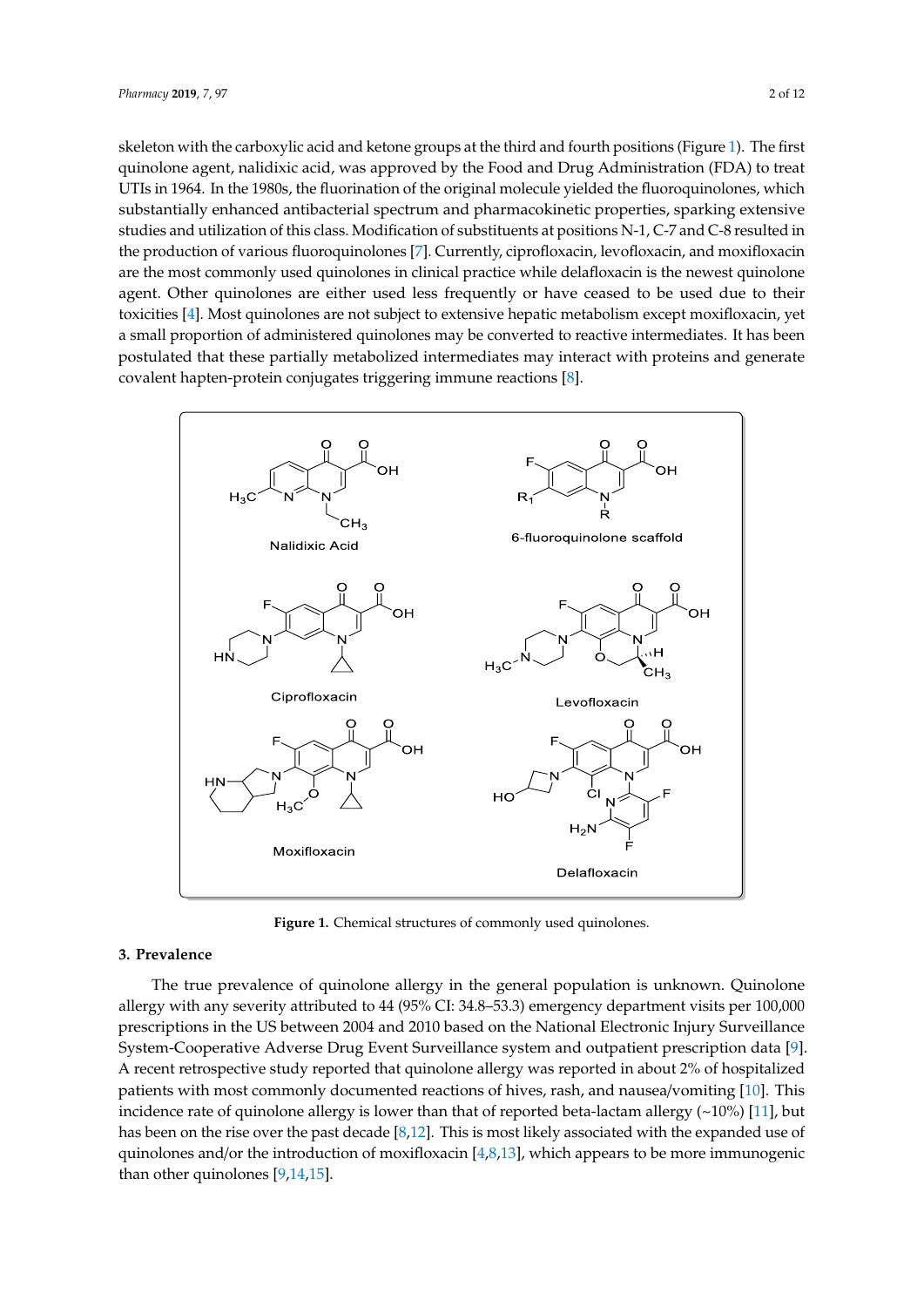Quinolone allergy can be largely classified into two types: Ig-E mediated immediate reactions (IRs), which occur less than one hour after administration, and T-cell mediated delayed reactions (DRs), which occur more than an hour after administration. The most common quinolone allergies are IRs and ~70% of those cases are severe [\[8\]](#page-10-6). Anaphylaxis is an uncommon IR to quinolones and most cases were reported in the post-marketing stage. An estimated incidence of quinolone-induced anaphylaxis is 1.8–2.3 per 10,000,000 days of treatment [\[16\]](#page-10-14). Quinolones were reported to be responsible for 4.5% of 333 drug-induced anaphylaxis cases [\[17\]](#page-10-15). The risk of anaphylaxis may be different among quinolones. An in vitro laboratory evaluation and spontaneous adverse drug reaction reports in Europe has shown that moxifloxacin was most frequently involved in anaphylaxis (52.1–63%), followed by levofloxacin (13–35.7%) and ciprofloxacin (7.1–28.9%) [\[12,](#page-10-10)[15](#page-10-13)[,18\]](#page-10-16); however, a cohort study performed in the U.S. using a large insurance claim database found no difference in the incidence of anaphylaxis across the quinolone class [\[19\]](#page-10-17), whereas the highest incidence of DRs has been observed with ciprofloxacin (33.3–34.9%), followed by levofloxacin (19.9–32.3%) and moxifloxacin (13.5–20.4%) [\[18,](#page-10-16)[20\]](#page-11-0).

#### **4. Risk Factors**

Information regarding common risk factors associated with quinolone allergies are limited. Blanca-Lopez and colleagues identified a previous history of beta-lactam allergy as a strong risk factor (OR:4.571; 95% CI: 0.987–21.171; adjusted OR: 23.654; 95% CI: 1.529–365.853) to develop a quinolone allergy [\[8\]](#page-10-6). Patients with a history of drug allergy were noted to be more susceptible to allergic reactions to a non-chemically related drug [\[21\]](#page-11-1). Another study displayed that 21% of patients with a history of IgE-mediated penicillin allergy reported allergic reactions to non-beta-lactams, compared to only 1% of patients with no drug allergy history [\[22\]](#page-11-2).

Although the underlying mechanism is unknown, a genetic predisposition, or the fact that quinolones are likely to be selected as alternatives to treat those with a history of beta-lactam allergy, may explain these findings [\[23\]](#page-11-3). This is particularly of concern because beta-lactams and quinolones are often recommended as the first-line agents for many infections. Patients who are allergic to both classes are subject to receive inferior antibiotic therapy resulting in less favorable patient outcomes [\[6\]](#page-10-4). Additionally, a higher incidence of intravenous contrast allergy was noted in patients with a quinolone allergy  $(6%)$  compared to those with a penicillin allergy  $(2%)$  [\[10](#page-10-8)[,24\]](#page-11-4).

#### **5. Evaluation and Diagnosis**

The evaluation of drug allergy typically begins with a patient history and if a true allergy is suspected, appropriate tests are performed to confirm the diagnosis. However, the pathogenic mechanism of quinolone allergy is not clearly comprehended and no standardized or validated diagnostic tests have been determined, making its diagnosis challenging [\[25\]](#page-11-5). Thus, patient history remains an integral part of the quinolone allergy evaluation. Patient history should include the details of the symptoms, the timing of the reaction in relation to the causative agent, the timing since the reaction, and any relevant ingestions, taken concurrently and/or since the reaction [\[26\]](#page-11-6). Additionally, the patient's current medication list, allergy history, and previous exposure to the same or any quinolone agent may be reviewed. A thorough patient history can aid to identify a true allergy, the type and severity of allergic reactions, and the need for diagnostic tests. Many patients who report quinolone allergy may not have a true allergy [\[26\]](#page-11-6) but experience non-allergic adverse drug reactions such as gastrointestinal symptoms, central nervous system reactions, myalgias, and tendon rupture, which may not require further evaluation. The type of allergic reaction can be determined based on the time interval between the administration of the causative agent and the reaction [\[6\]](#page-10-4).

In cases where patient history is not reliable, other diagnostic tests may be necessary to assess quinolone allergy. In recent years, multiple studies have been conducted to evaluate various diagnostic tests including skin tests, drug provocation tests (DPT), and in-vitro laboratory tests [\[24,](#page-11-4)[27–](#page-11-7)[38\]](#page-11-8). However, skin tests and in vitro tests have displayed low sensitivity and specificity, limiting their diagnostic utility [\[24,](#page-11-4)[30](#page-11-9)[,32,](#page-11-10)[33](#page-11-11)[,35](#page-11-12)[,36,](#page-11-13)[38\]](#page-11-8).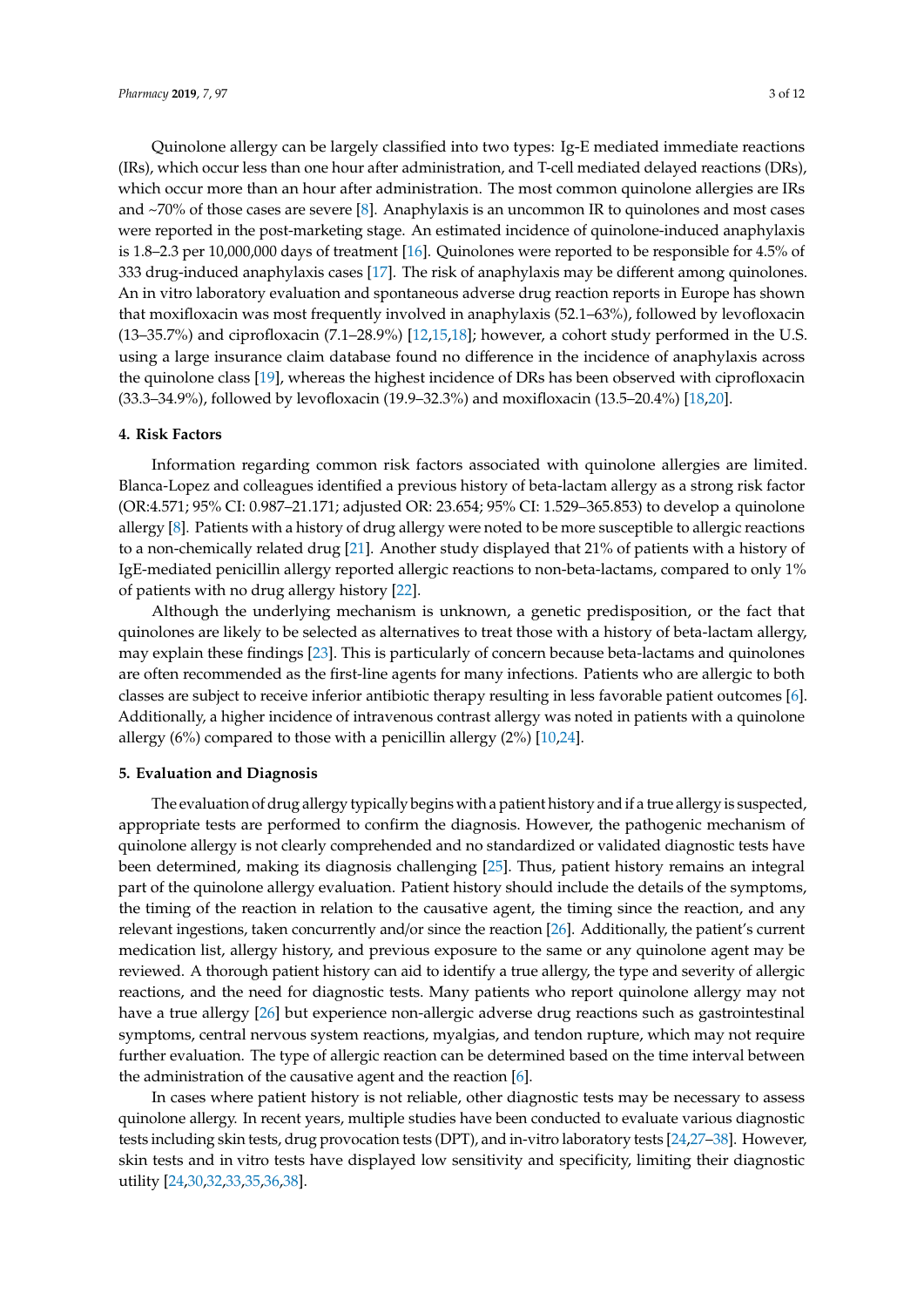#### *5.1. Skin Tests*

The value of skin testing remains a subject of debate. Both skin prick and intradermal skin tests are used for IRs. Skin prick tests are the safest and easiest but only moderately sensitive, while the intradermal skin tests are more sensitive but have a higher risk for inducing irritative and false-positive reactions. This can also lead to an anaphylactic reaction in IgE-dependent reactions [\[28\]](#page-11-14). Although some consider skin prick and intradermal tests useful, most studies show that quinolones can induce false-positive results, probably because of the capacity of some quinolones to directly induce histamine release because of mast cell activation [\[15,](#page-10-13)[33\]](#page-11-11). It is also important to note that late or delayed reactions can occur with intradermal skin tests and should always be examined [\[28\]](#page-11-14). For prick and intradermal skin tests, widely divergent non-irritant test concentrations have been recommended, and desensitization may be possible in selected patients [\[31\]](#page-11-15). For patients with DRs, patch tests were performed on the upper back on unaffected, untreated, and uncleaned skin (no prior rinsing with alcohol) [\[28,](#page-11-14)[33\]](#page-11-11). This patch was removed after one day and the test was read on days two, three, and four [\[28\]](#page-11-14).

#### *5.2. Drug Provocation Test*

When all other diagnostic procedures are not available or lead to inconclusive results, a DPT is the only reliable tool to confirm or to rule out a quinolone allergy [\[27,](#page-11-7)[29,](#page-11-16)[33\]](#page-11-11). DPTs are considered the "gold standard" for establishing or excluding diagnosis of quinolone allergy, but they are time consuming and involve risks such as provocation of severe reactions [\[6\]](#page-10-4). Therefore, it is recommended that the procedure be performed after weighing the risks vs. the benefits and by trained personnel in a clinical setting where treatment for possible severe reactions is readily available [\[6](#page-10-4)[,36\]](#page-11-13). Different doses and numbers of test doses have been utilized for a DPT, as depicted in Table [1](#page-5-0) [\[5,](#page-10-18)[6,](#page-10-4)[8,](#page-10-6)[15,](#page-10-13)[25,](#page-11-5)[32](#page-11-10)[–34,](#page-11-17)[36\]](#page-11-13). The initial dose is typically 1/100th of the usual full dose and is progressively increased to reach a therapeutic dose. If a test dose causes the original allergic reaction, a DPT result is considered positive, confirming quinolone allergy [\[29\]](#page-11-16). However, it should be noted that false-positive or false-negative results can still occur with a DPT. The absence of co-factors that contributed to the previous allergic reaction or the development of tolerance to the causative agent may lead to a false-negative result [\[6](#page-10-4)[,29\]](#page-11-16).

| Drug          | <b>Skin Prick Test</b><br>(mg/mL)                                              | <b>Intradermal Test</b><br>(mg/mL) | <b>Drug Provocation Test</b><br>(mg)                   |
|---------------|--------------------------------------------------------------------------------|------------------------------------|--------------------------------------------------------|
| Ciprofloxacin | $0.02 - 5.0$                                                                   | $0.005 - 0.05$                     | 5-50-100-150-200 (5 doses)<br>50-125-250-500 (4 doses) |
| Levofloxacin  | $0.025 - 5.0$                                                                  | $0.005 - 0.05$                     | 5-50-100-150-200 (5 doses)<br>50-125-250-500 (4 doses) |
| Moxifloxacin  | $1.0 - 20.0$ or<br>400 mg tablet suspended<br>in saline solution (more common) | $0.004 - 0.05$                     | 5-50-100-100-150 (5 doses)<br>25-50-100-200 (4 doses)  |

<span id="page-5-0"></span>**Table 1.** Skin test and drug provocation testing concentrations for commonly used quinolones [\[5](#page-10-18)[,6](#page-10-4)[,8,](#page-10-6)[15,](#page-10-13)[25](#page-11-5)[,32](#page-11-10)[–34](#page-11-17)[,36\]](#page-11-13).

#### *5.3. In Vitro Tests*

Skin tests and/or DPTs are not always useful due to the potential risks for severe or life-threatening reactions and the high rate of false positive skin test results. In vitro tests offer a different, but valuable, approach to diagnose allergy to antibiotics. The most common in vitro tests that have been used with promising results for diagnosing immediate reactions to quinolones are radioimmunoassays (RIA) and the basophil activation test (BAT) [\[6,](#page-10-4)[38\]](#page-11-8). These tests are recommended to be performed prior to in vivo tests in high-risk patients, including patients with a history of life-threatening reactions. RIA uses the high specificity of antibodies to target specific molecules and analyze their concentration in a sample [\[37\]](#page-11-18), while BAT is a flow-cytometry-based functional assay that assesses the degree of cell activation after exposure to stimuli [\[38\]](#page-11-8). Currently, validated commercial in vitro tests for the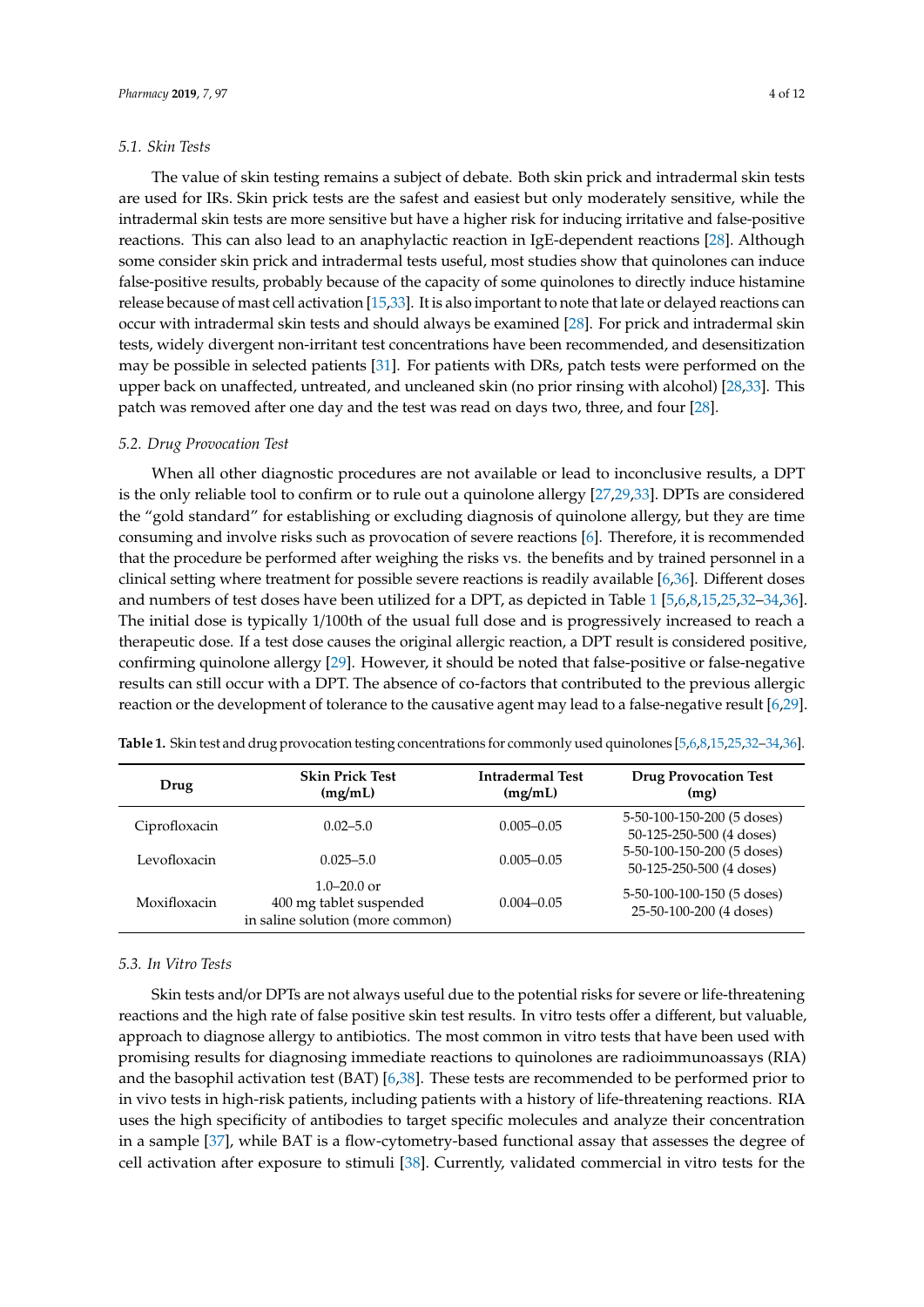evaluation of quinolone allergy are not available. Therefore, most studies have utilized tests that are produced in-house [\[6\]](#page-10-4).

RIA has been shown to have low sensitivity for quinolones, varying from 31.6% to 54.5%, and high specificity [\[6\]](#page-10-4). This may be due to the different quinolones involved in each study and the severity of the reactions, as well as the total IgE levels, the time interval between the reaction and the performance of the test. Higher IgE levels were found in patients evaluated within a few months after the reaction, while patients showing negative results were generally evaluated after a longer time period [\[6\]](#page-10-4). These assays do not use enzymes and therefore reduce the risk of interference from the sample itself. The drawbacks of RIA include the use of a radiolabel and its short shelf life [\[37\]](#page-11-18).

The utilization of BAT for drug allergy must be optimized for each drug because of the possible differences in the stimulation mechanism that leads to the upregulation of different activation markers [\[33\]](#page-11-11). Studies have shown the utility of BAT for evaluating quinolone-allergic reactions with sensitivity ranging from 50% to 100%, which can be explained by different factors [\[38\]](#page-11-8). Intrinsic factors such as patient medication therapy and the choice of activation markers can play a role in the results of BAT [\[33\]](#page-11-11). Sensitivity can be affected by both the quinolones involved in the reaction and the quinolones used for the test [\[38\]](#page-11-8).

#### **6. Cross-Reactivity of Quinolones**

Cross-reactivity within the quinolone drug class has been reported in the literature, but the evidence is conflicting. A report by Dávila and colleagues was one of the initial reports describing cross-reactivity among quinolones with a recommendation to avoid any quinolone among patients who have had a reaction to one of them [\[39\]](#page-11-19). González and colleagues explored hypersensitivity among quinolones using skin tests and concluded that skin tests can predict group hypersensitivity, but not specific tolerance to each drug. This study found a high degree of cross-reactivity among fluoroquinolones, including moxifloxacin, which is chemically different from other quinolones [\[40\]](#page-11-20). Another case report described in vitro cross-reactivity between ciprofloxacin and ofloxacin, which could be due to the similarity in the structures of these drugs [\[41\]](#page-12-0). Anovadiya and colleagues described a cross-reactivity reaction between ciprofloxacin and levofloxacin in a seven-year-old male child with subacute appendicitis who was treated with ciprofloxacin and immediately developed multiple erythematous papules. An allergic reaction developed again when this patient was treated with levofloxacin. IgE binding at the seventh position of core structure of quinolones is likely to be the mechanism of a hypersensitivity reaction [\[42\]](#page-12-1).

Conversely, a review of three case reports of IRs to moxifloxacin demonstrated a lack of cross-reactivity among moxifloxacin and ciprofloxacin. In the case reports, all three patients who developed IRs to moxifloxacin were able to tolerate the oral challenge tests to ciprofloxacin as well as a full course of ciprofloxacin. This lack of cross-reactivity may be explained by moxifloxacin's unique side chain [\[43\]](#page-12-2). Another study reviewed 12 patients who had experienced an IR (four anaphylaxis and eight urticaria/angioedema) after oral administration of quinolones. Most of the ciprofloxacinreactive patients tolerated levofloxacin and the majority of the levofloxacin-reactive patients tolerated ciprofloxacin. In addition, the patients who reacted to moxifloxacin tolerated ciprofloxacin and levofloxacin. This study highlighted the lack of cross-reactivity among quinolones and suggested that levofloxacin could be a safer alternative in cases of reaction to first-, second-, or fourth-generation quinolones [\[34\]](#page-11-17).

Several studies have reviewed cross-reactivity within the quinolone drug class, but few have observed cross-reactivity among quinolones and other classes of antibiotics. A case was published to report a rare type of IR and a late phase reaction to an anti-tubercular therapy that consisted of ethambutol and levofloxacin. In this report, intradermal skin tests were performed; an immediate drug reaction was experienced with ethambutol within one hour, and a flare reaction occurred at the levofloxacin injection site 15 min after the test was administered and disappeared six hours later. The findings of this case suggest that drug eruptions are not necessarily caused by a single agent, and that multiple types of allergic reaction may occur consecutively in a single case [\[44\]](#page-12-3).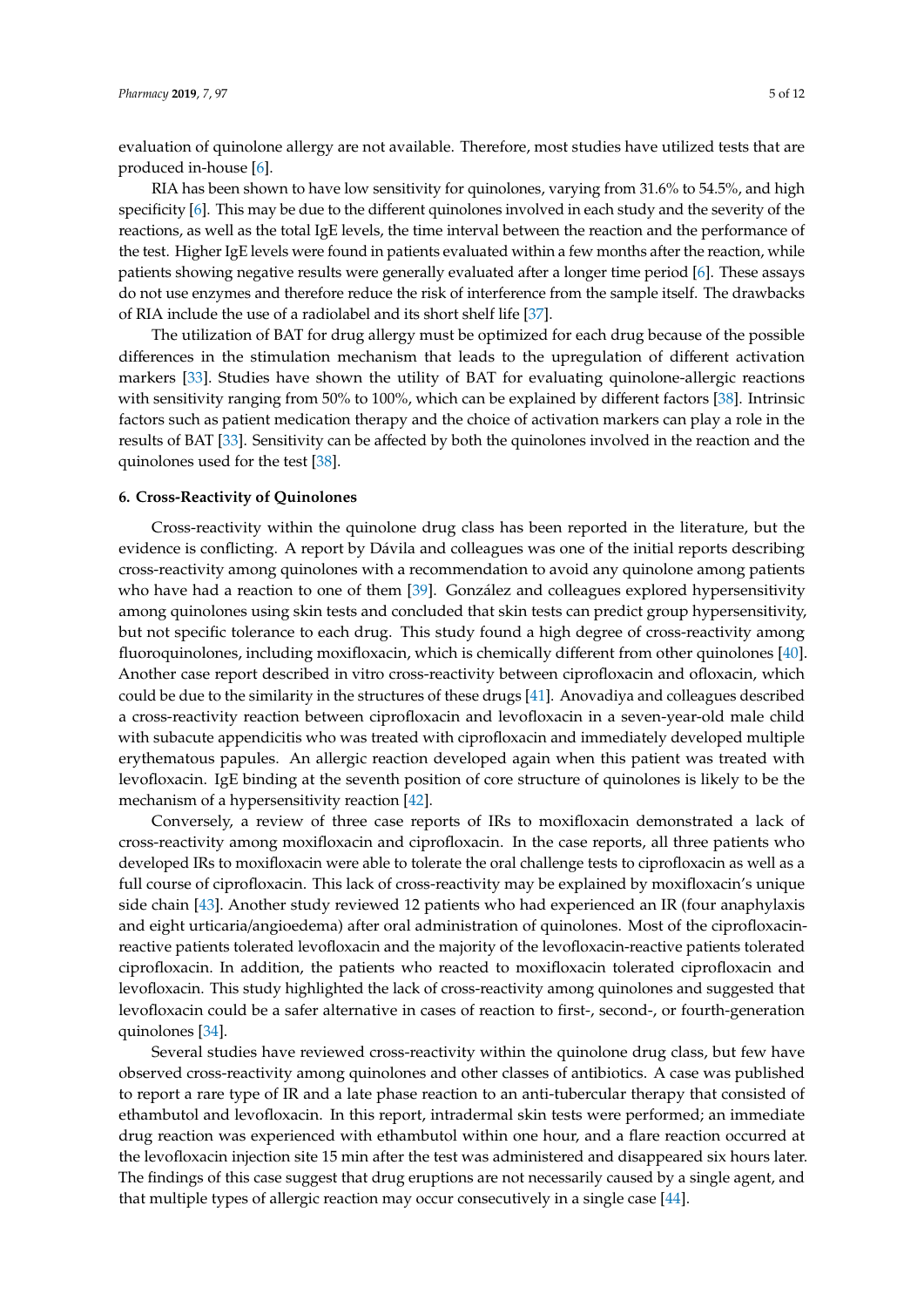As previously mentioned, the mechanism of a quinolone allergy has been described mainly by two pathways based on the Coombs and Gell classification: IgE-mediated IR, also known as type I, and T-cell-mediated DR, also known as type IV responses [\[45\]](#page-12-4). The IgE-mediated pathological characteristic is mast-cell degranulation. Examples of IgE-mediated responses include urticaria, anaphylaxis, asthma, rhinitis and angioedema. In contrast, T-cell-mediated pathological characteristics may be induced by the subclassifications of type IV responses: Type IVa (monocyte activation), Type IVb (eosinophilic inflammation), Type IVc (CD4 or CD8-mediated killing of cells), Type IVd (neutrophil activation) and Type IVe (CD4 and CD8 activated T-cells). Examples of T-cell-mediated responses include contact eczema, maculopapular exanthema, bullous exanthema, Stevens–Johnson Syndrome Toxic epidermal necrolysis (SJS-TEN), fixed drug eruption (FDE), acute generalized exanthematous pustulosis (AGEP), and delayed urticaria. Other T-cell-mediated responses without a definitive Coombs and Gell classification include drug rash with eosinophilia and systemic symptoms (DRESS) and organ-specific T-cell-mediated responses like hepatitis and pneumonitis [\[45\]](#page-12-4). In addition to the two aforementioned pathways, a novel mechanism has recently been described of a non-IgE-mediated, pseudo-allergic anaphylactoid reaction of quinolone-induced anaphylaxis [\[46](#page-12-5)[–48\]](#page-12-6). In this novel pathway, mast cells are activated via MAS-related G protein-coupled receptor-X2 (MRGPRX2), rather than Fc $\varepsilon$  receptors, which is linked to IgE-mediated IR [\[49\]](#page-12-7). Quinolones can activate the MRGPRX2, inducing non-IgE-mediated anaphylaxis, with a higher risk for patients with mastocytosis [\[46\]](#page-12-5). However, allergy manifestations due to quinolone use are not uniform across the class [\[24\]](#page-11-4).

#### *7.1. Moxifloxacin-Induced Allergy Manifestation*

Among the quinolones, moxifloxacin has been reported to have the highest incidence of immediate allergic reactions, specifically anaphylaxis [\[4\]](#page-10-3). Published data of IgE mediated IR due to moxifloxacin have mainly consisted of case reports and short series. Urticaria was more frequently reported at a rate of 31.6–85% for patients on moxifloxacin as compared to anaphylaxis reported at a rate of 13–42% [\[4\]](#page-10-3). In a cross-sectional study of 54 patients in Istanbul, 17.5% of patients experienced an IR to moxifloxacin, of which 50% were anaphylaxis. In a Thailand retrospective review by Kulthanan and colleagues, a pattern of cutaneous reaction related to the administration of various quinolones was demonstrated. Three of 151 (2%) patients developed an allergic reaction to moxifloxacin; of those, one of three had an IR presenting with urticaria [\[50\]](#page-12-8). Interestingly, one female patient developed both an IR and delayed anaphylaxis due to moxifloxacin when orally provoked after a skin test [\[24\]](#page-11-4).

T-cell-mediated DR induced by moxifloxacin was described in the case report where a patient with multiple drug allergies previously treated with levofloxacin and ciprofloxacin was prescribed moxifloxacin for a 10-day regimen. After four days of treatment, the patient developed a rash on the lower extremities, which progressed to oral thrush, skin sloughing, and shortness of breath [\[51\]](#page-12-9). In the aforementioned retrospective review by Kulthanan and colleagues where three of 151 (2%) patients developed a reaction to moxifloxacin, two developed DRs, with one developing SJS-TEN and the other a maculopapular rash [\[50\]](#page-12-8).

#### *7.2. Ciprofloxacin-Induced Allergy Manifestation*

The literature suggests that ciprofloxacin is more commonly associated with DRs. Various reactions, including SJS-TEN, eczema, FDE, erythroderma, erythema multiforme and maculopapular rash were reported in 59 of 151 (39%) patients [\[50\]](#page-12-8). In addition, other cutaneous DR, such as demarcated erythematous plaques, vesicular and bullous lesions have also been reported in various case reports [\[52–](#page-12-10)[55\]](#page-12-11). However, Kulthanan and colleagues described IRs due to ciprofloxacin in 20 of 151 (13%) patients, with urticaria being the most common, as observed in 12 of 20 (60%) patients [\[50\]](#page-12-8).

Apart from the commonly noted IRs and DRs, Sim and colleagues describe a type II IgG-mediated allergic reaction which involved a patient who developed ciprofloxacin-induced thrombocytopenia.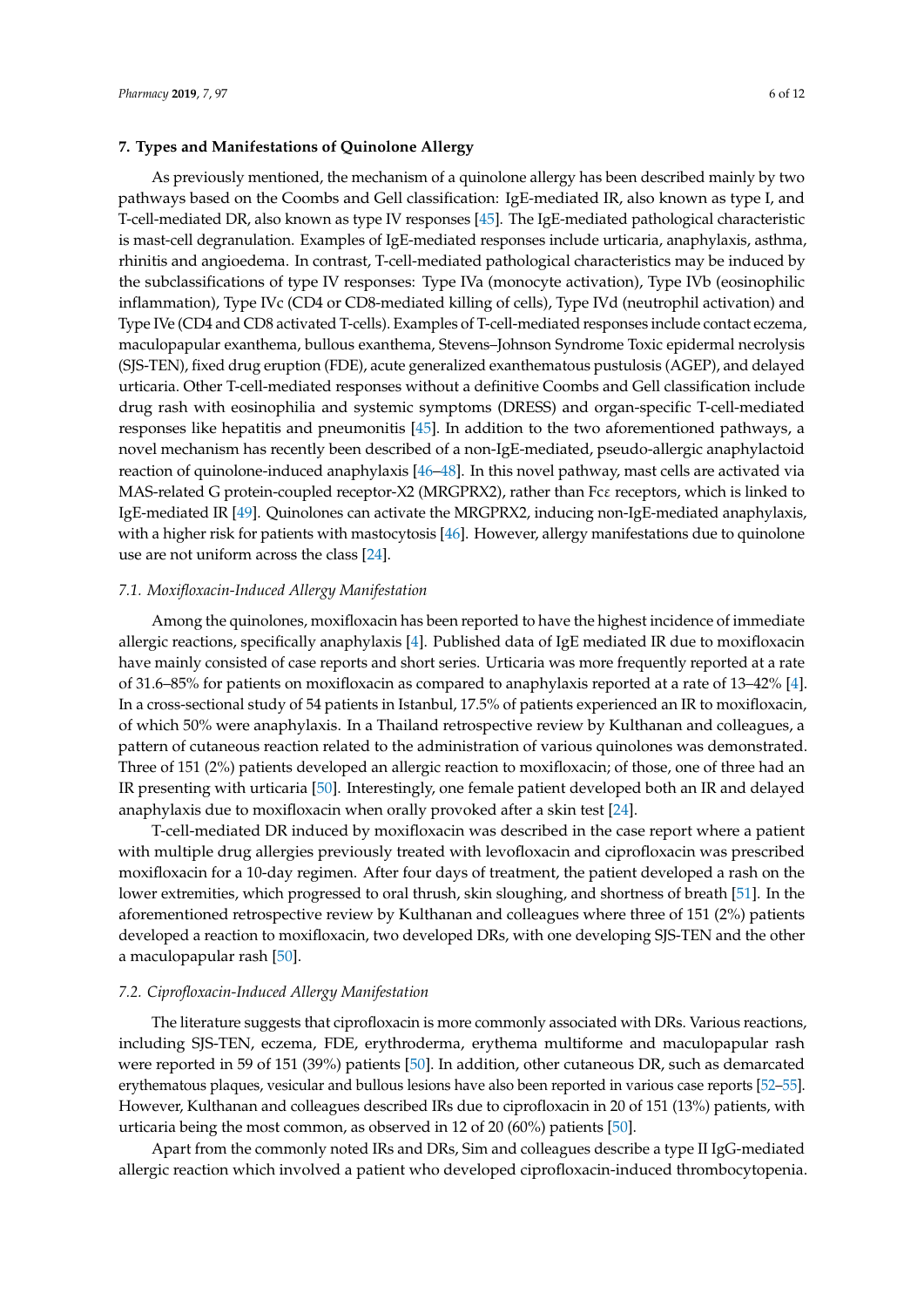Immediately after two administered doses of intravenous ciprofloxacin, the patient's platelet count decreased to  $6000/\mu$ L from 220,000/ $\mu$ L and the platelet count continued to drop with five days of ciprofloxacin treatment. After the patient was switched to another antibiotic, the platelet count normalized (245,000/ $\mu$ L) during hospitalization and after discharge [\[56\]](#page-12-12).

Giavina-Bianchi and colleagues recently reported a case on a woman with recurrent anaphylaxis who had five severe cases over a seven-year period. The first three episodes were induced by stinging insects while the other two were associated with ciprofloxacin. The reactions associated with ciprofloxacin included flushing, laryngeal edema and syncope. The patient was subsequently diagnosed seven years later with systemic mastocytosis, a disease associated with anomalous proliferation and accumulation of mast cells in different tissues, with a lifetime anaphylaxis risk of 50%. The authors concluded that the excess of mast cells and activation of MRGPRX2 receptors in patients with mastocytosis may induce anaphylaxis [\[46\]](#page-12-5).

#### *7.3. Levofloxacin-Induced Allergy Manifestation*

The Thailand retrospective review noted that five of the 151 (3%) patients had an IR to levofloxacin with symptoms of urticaria, and nine of the 151 (6%) had a DR with a maculopapular rash and SJS/TEN [\[50\]](#page-12-8). Matsumoto and colleagues described a patient case in which the patient had both an IR and DR to levofloxacin [\[57\]](#page-12-13). Initially the patient received intravenous levofloxacin and skin pruritus occurred 30 min after initiation. Subsequently, levofloxacin 500 mg oral once daily was started and the skin pruritus resolved. However, three weeks later, the patient was hospitalized and found to have erythroderma, lymphadenopathy, pulmonary lesions and eosinophilia. Levofloxacin was discontinued, and supportive treatment was given, resulting in remission of all symptoms [\[57\]](#page-12-13).

Nunez and colleagues reported a rather uncommon allergic reaction where a patient developed an IR to levofloxacin with generalized angioedema, urticaria and atypical symptoms of acute coronary syndrome evidenced by ST-segment decline [\[58\]](#page-12-14). Despite being previously healthy, the patient exhibited symptoms of severe heart failure and was diagnosed with type I Kounis syndrome, a case of a histamine-induced coronary artery spasm as a consequence of extensive vasodilation and low cardiac output [\[58\]](#page-12-14).

#### *7.4. Delafloxacin-Induced Allergy Manifestation*

Delafloxacin, a newer generation quinolone, appears to cause similar allergic reactions in patients as other quinolones. In phase III clinical trials, seven of 741 patients treated with delafloxacin presented cutaneous tissue disorder such as pruritus, urticaria, dermatitis, and rash. No post-marketing data has been published regarding allergic reactions with delafloxacin [\[59\]](#page-12-15).

#### **8. Management**

Quinolone allergy management is based on three foundational principles: discontinuation of the offending agent, initiation of alternative agent, and supportive care such as corticosteroid therapy, fluid replacement with electrolytes and albumin substitution. In addition, rescue agents such as corticosteroids, histamine antagonist, anti-IgE antibody, or short acting beta-adrenergic agonist can be utilized based on the clinical severity of the manifestation. A compromised airway would necessitate the use of an intravenous route as opposed to the oral route for treatment of the reaction. A series of case reports demonstrated successful management of quinolone allergies by the previously listed rescue agents. Moghaddam and colleagues described a DR to ciprofloxacin with progression to SJS where an oral prednisone taper starting at 60 mg daily was administered along with oral famotidine and diphenhydramine. Resolution was seen seven days after completion [\[60\]](#page-12-16). Other studies have documented resolution of allergic reaction due to ciprofloxacin using intramuscular epinephrine, intravenous corticosteroids, and oral chlorpheniramine [\[61,](#page-12-17)[62\]](#page-12-18). Uzun and colleagues described the use of anti-IgE antibody in addition to standard rescue therapy to treat a patient with a past medical history (PMH) of Hepatitis C (HCV) who developed SJS-TEN after receiving one dose of levofloxacin [\[63\]](#page-13-0).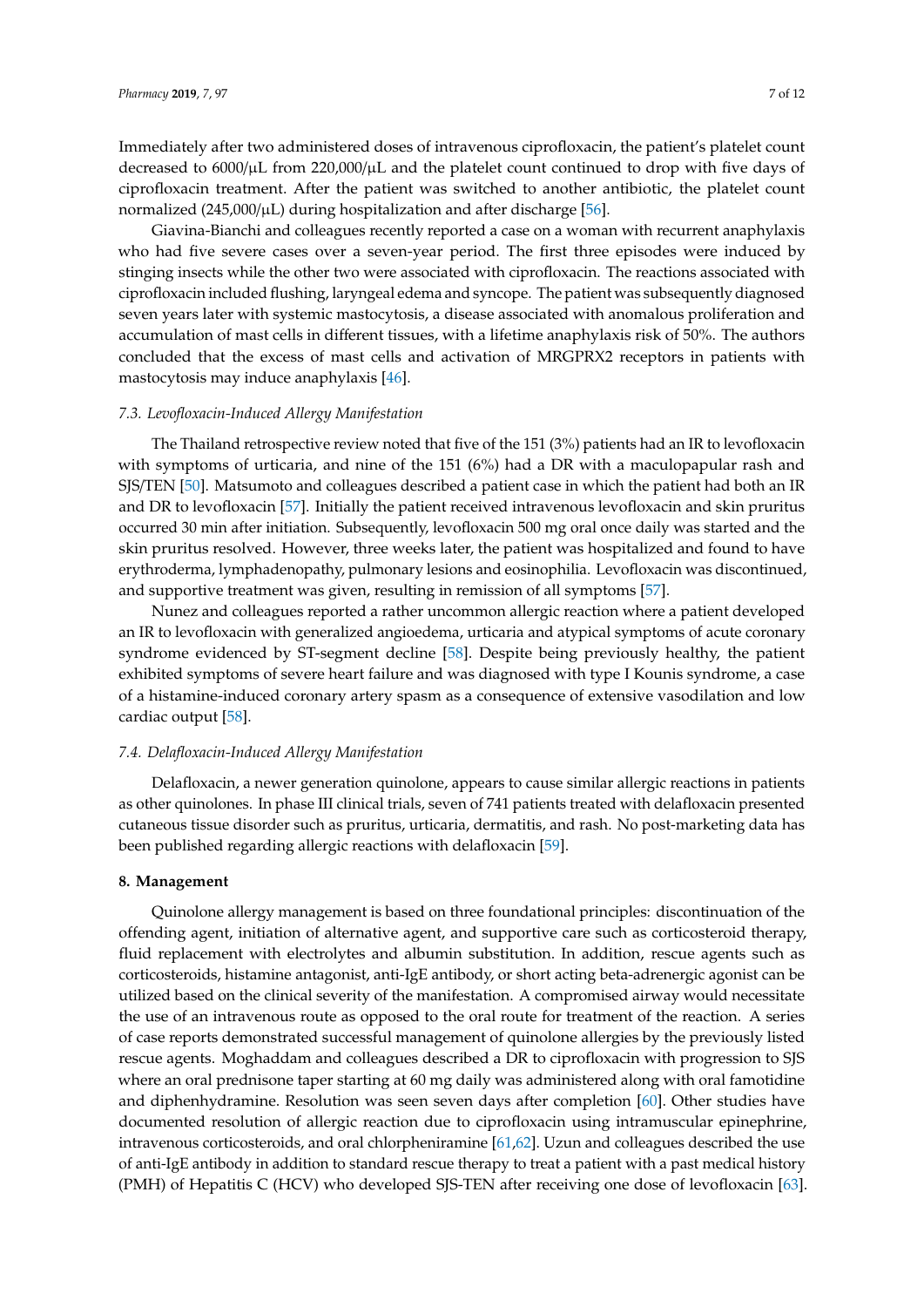The patient was treated with intravenous methylprednisolone 500 mg, human albumin, and intravenous omalizumab 300 mg, an anti-IgE monoclonal antibody [\[63\]](#page-13-0). TEN is typically related to an allergic drug reaction, however may occur occasionally after infections such as hepatitis. The authors hypothesized that having a PMH of HCV infection may have facilitated the immunologic reaction, causing an elevated eosinophil cationic peptide (ECP). They believed that ECP may have played an important role in the relationship between TEN and the immunologic reaction. Serum levels of IgE were monitored before and after omalizumab administration; dosing was based on pre-treatment serum levels of IgE. Symptoms were resolved after administration of omalizumab [\[63\]](#page-13-0). The novel mechanisms of drug-induced mast cell degranulation mediated by MRGPRX2 may modify the current management of drug hypersensitivity reactions potentially via personalized medicine. However, based on Giavina-Bianchi and colleagues' report, patients with mastocytosis should avoid the use of quinolones due to their increased risk of hypesensitivity of up to 50% [\[46\]](#page-12-5).

Utilizing these three foundational principles may work as treatment for most patients. However, in some cases with multiple confirmed antibiotic allergies, quinolones may be the only therapeutic option available, making de-sensitization a necessity. Desensitization has been performed for both IRs and DRs, but mainly IRs due to ciprofloxacin [\[64\]](#page-13-1). To avoid lapses in drug administration and the development of a systemic reaction, it is recommended to administer the quinolone in progressive doses at intervals of 30–60 min until the therapeutic dose is achieved [\[64](#page-13-1)[–67\]](#page-13-2). Lastly, serious delayed cutaneous reactions may require wound care management or surgical debridement based on the extent of the severity [\[45\]](#page-12-4).

## **9. Summary and Recommendations**

Quinolones are the second most common antibiotic class associated with allergic reactions. The true prevalence of quinolone allergies still remains unknown, but its incidence has increased in recent decades, likely due to the extensive utilization and the introduction of moxifloxacin. The literature suggests that individuals with a history of allergy to beta-lactams allergy or intravenous contrast are more prone to developing a quinolone allergy. Diagnosis of a quinolone allergy is difficult due to its unknown pathogenic mechanism and lack of validated diagnostic tests. Skin prick tests can yield false positive results and in vitro tests such as RIA and BAT have not been validated for routine clinical use. DPTs are the diagnostic tests of choice for establishing or excluding a diagnosis of quinolone allergy but are time consuming and also involve risks. A thorough patient history is therefore essential to assess quinolone allergy. There is conflicting evidence regarding cross-reactivity among the quinolone drug class. Several studies have established cross-reactivity among different quinolones, while tolerance to a different quinolone in patients with a reported allergy have been published as well. Allergic manifestations due to quinolone use is not uniform across the class, though moxifloxacin has been implicated in causing anaphylaxis more frequently than others. Overall, IR has frequently been reported as most common in the previous literature, but many case reports and case series describe DR induced by quinolones. In terms of management of quinolone allergy, the mainstay is to ensure discontinuation of the offending agent and appropriate documentation in patient medical record. Initiating an alternative agent and providing supportive care may also be warranted. Patients with a known history of mastocytosis may avoid quinolones. Desensitization may be required in patients with no other antibiotic options.

**Author Contributions:** Conceptualization, S.J.L., E.U.M., E.S., M.N.M., N.D., B.B.; methodology, S.J.L., E.U.M., E.S., M.N.M., N.D., B.B.; writing—original draft preparation, S.J.L., E.U.M., E.S., M.N.M., N.D., B.B.; writing—review and editing, S.J.L., E.U.M., E.S., M.N.M., N.D., B.B.

**Funding:** This research received no external funding.

**Acknowledgments:** We thank Richard W. Dudley for help with the production of quinolone structures.

**Conflicts of Interest:** The authors declare no conflict of interest.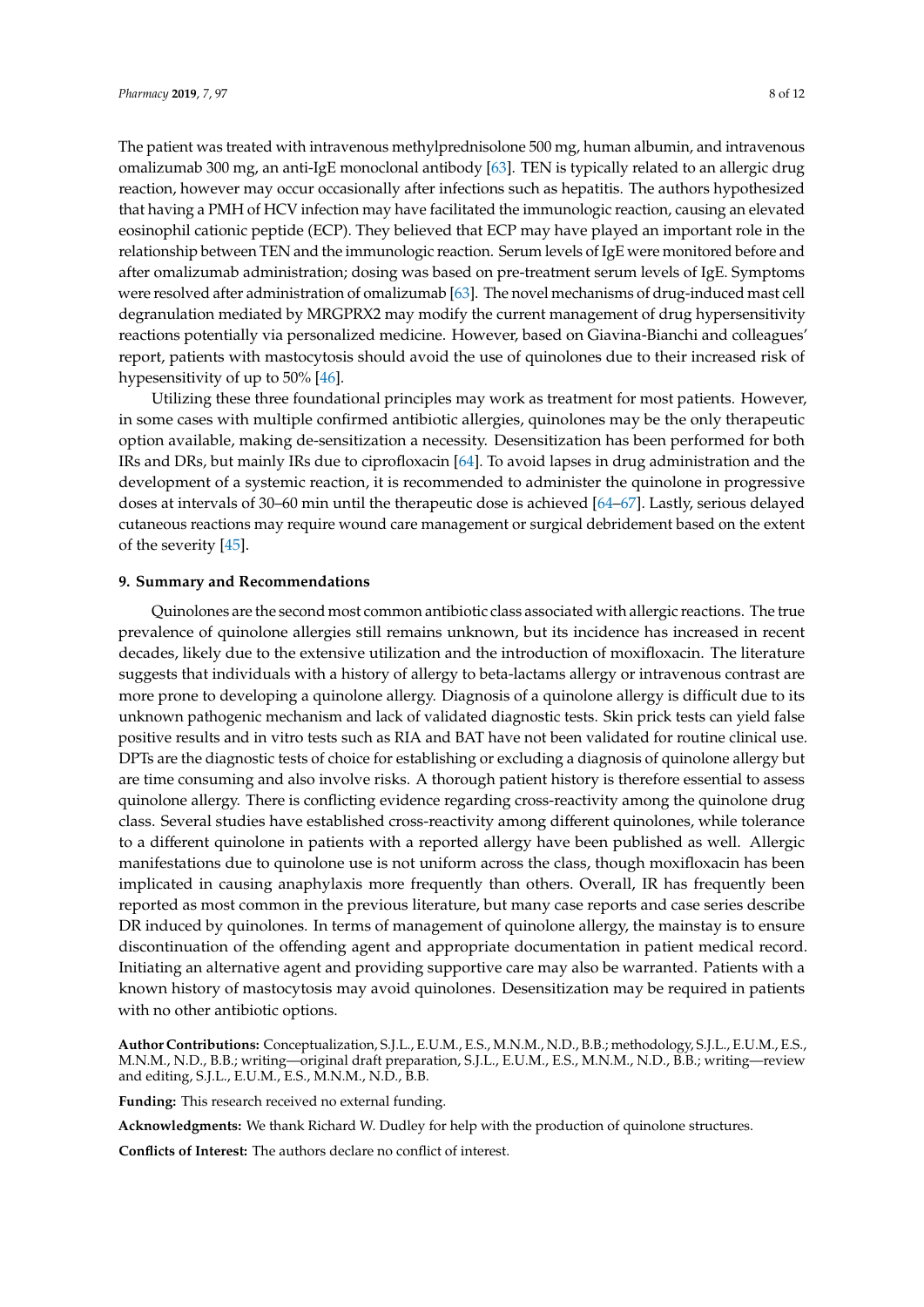# **References**

- <span id="page-10-0"></span>1. Centers for Disease Control and Prevention. Antibiotic Prescribing and Use in Doctor's Offices. Available online: https://www.cdc.gov/antibiotic-use/community/[programs-measurement](https://www.cdc.gov/antibiotic-use/community/programs-measurement/state-local-activities/outpatient-antibiotic-prescriptions-US-2016.html)/state-local-activities/outpatient[antibiotic-prescriptions-US-2016.html](https://www.cdc.gov/antibiotic-use/community/programs-measurement/state-local-activities/outpatient-antibiotic-prescriptions-US-2016.html) (accessed on 24 June 2019).
- <span id="page-10-1"></span>2. Magill, S.S.; Edwards, J.R.; Beldavs, Z.G.; Dumyati, G.; Janelle, S.J.; Kainer, M.A.; Lynfield, R.; Nadle, J.; Neuhauser, M.M.; Ray, S.M.; et al. Emerging infections program healthcare-associated infections and antimicrobial use prevalence survey team. Prevalence of antimicrobial use in US acute care hospitals, May–September 2011. *JAMA* **2014**, *312*, 1438–1446. [\[CrossRef\]](http://dx.doi.org/10.1001/jama.2014.12923) [\[PubMed\]](http://www.ncbi.nlm.nih.gov/pubmed/25291579)
- <span id="page-10-2"></span>3. Hooper, D.C. Mechanism of action of antimicrobials: Focus on fluoroquinolones. *Clin. Infect. Dis.* **2001**, *32*, S9–S15. [\[CrossRef\]](http://dx.doi.org/10.1086/319370) [\[PubMed\]](http://www.ncbi.nlm.nih.gov/pubmed/11249823)
- <span id="page-10-3"></span>4. Blanca-Lopez, N.; Andreu, I.; Torres Jaen, M.J. Hypersensitivity reactions to quinolones. *Curr. Opin. Allergy Clin. Immunol.* **2011**, *11*, 285–291. [\[CrossRef\]](http://dx.doi.org/10.1097/ACI.0b013e3283489bc3) [\[PubMed\]](http://www.ncbi.nlm.nih.gov/pubmed/21659860)
- <span id="page-10-18"></span>5. González-Gregori, R.; De Rojas, M.D.H.F.; López-Salgueiro, R.; Díaz-Palacios, M.; García, A.N. Allergy alerts in electronic health records for hospitalized patients. *Ann. Allergy Asthma Immunol.* **2012**, *109*, 137–140. [\[CrossRef\]](http://dx.doi.org/10.1016/j.anai.2012.06.006) [\[PubMed\]](http://www.ncbi.nlm.nih.gov/pubmed/22840256)
- <span id="page-10-4"></span>6. Doña, I.; Moreno, E.; Pérez-Sánchez, N.; Andreu, I.; de Rojas, D.H.F.; Torres, M.J. Update on Quinolone Allergy. *Curr. Allergy Asthma Rep.* **2017**, *17*, 56. [\[CrossRef\]](http://dx.doi.org/10.1007/s11882-017-0725-y) [\[PubMed\]](http://www.ncbi.nlm.nih.gov/pubmed/28752367)
- <span id="page-10-5"></span>7. Núñez Otero, V.; Limeres Posse, J.; Carmona, I.T.; Diz Dios, P. Efficacy of fluoroquinolones against pathogenic oral bacteria. *Mini Rev. Med. Chem.* **2009**, *9*, 1147–1158. [\[CrossRef\]](http://dx.doi.org/10.2174/138955709789055243) [\[PubMed\]](http://www.ncbi.nlm.nih.gov/pubmed/19534690)
- <span id="page-10-6"></span>8. Blanca-Lopez, N.; Ariza, A.; Dona, I.; Mayorga, C.; Montanez, M.I.; Garcia-Campos, J.; Gomez, F.; Rondon, C.; Blanca, M.; Torres, M.J. Hypersensitivity reactions to fluoroquinolones: Analysis of the factors involved. *Clin. Exp. Allergy* **2013**, *43*, 560–567. [\[CrossRef\]](http://dx.doi.org/10.1111/cea.12099) [\[PubMed\]](http://www.ncbi.nlm.nih.gov/pubmed/23600547)
- <span id="page-10-7"></span>9. Jones, S.C.; Budnitz, D.; Sorbello, A.; Mehta, H. US-based emergency department visits for fluoroquinoloneassociated hypersensitivity reactions. *Pharmacoepidemiol. Drug Saf.* **2013**, *22*, 1099–1106. [\[CrossRef\]](http://dx.doi.org/10.1002/pds.3499)
- <span id="page-10-8"></span>10. Wall, G.C.; Taylor, M.J.; Smith, H.L. Prevalence and characteristics of hospital inpatients with reported fluoroquinolone allergy. *Int. J. Clin. Pharm.* **2018**, *40*, 890–894. [\[CrossRef\]](http://dx.doi.org/10.1007/s11096-018-0613-0)
- <span id="page-10-9"></span>11. Solensky, R. Allergy to β-lactam antibiotics. *J Allergy Clin. Immunol.* **2012**, *130*, 1442-2.e5. [\[CrossRef\]](http://dx.doi.org/10.1016/j.jaci.2012.08.021)
- <span id="page-10-10"></span>12. Sachs, B.; Riegel, S.; Seebeck, J.; Beier, R.; Schichler, D.; Barger, A.; Merk, H.F.; Erdmann, S. Fluoroquinoloneassociated anaphylaxis in spontaneous adverse drug reaction reports in Germany: Differences in reporting rates between individual fluoroquinolones and occurrence after first-ever use. *Drug Saf.* **2006**, *29*, 1087–1100. [\[CrossRef\]](http://dx.doi.org/10.2165/00002018-200629110-00008) [\[PubMed\]](http://www.ncbi.nlm.nih.gov/pubmed/17061914)
- <span id="page-10-11"></span>13. Salas, M.; Barrionuevo, E.; Fernandez, T.D.; Ruiz, A.; Andreu, I.; Torres, M.J.; Mayorga, C. Hypersensitivity reactions to fluoroquinolones. *Curr. Treat. Opt. Allergy* **2016**, *3*, 129–146. [\[CrossRef\]](http://dx.doi.org/10.1007/s40521-016-0079-z)
- <span id="page-10-12"></span>14. Salvo, F.; Polimeni, G.; Cutroneo, P.M.; Leone, R.; Confortic, A.; Moretti, U.; Motola, D.; Tuccori, M.; Caputi, A.P. Allergic reactions to oral drugs: A case/non-case study from an Italian spontaneous reporting database (GIF). *Pharmacol. Res.* **2008**, *58*, 202–207. [\[CrossRef\]](http://dx.doi.org/10.1016/j.phrs.2008.07.003)
- <span id="page-10-13"></span>15. Aranda, A.; Mayorga, C.; Ariza, A.; Dona, I.; Rosado, A.; Blanca-Lopez, N.; Andreu, I.; Torres, M.J. In vitro evaluation of IgE-mediated hypersensitivity reactions to quinolones. *Allergy* **2011**, *66*, 247–254. [\[CrossRef\]](http://dx.doi.org/10.1111/j.1398-9995.2010.02460.x) [\[PubMed\]](http://www.ncbi.nlm.nih.gov/pubmed/20722637)
- <span id="page-10-14"></span>16. Blayac, J.P.; Hillaire-Buys, D.; Pinzani, V. Fluoroquinolones and anaphylaxis. *Therapie* **1996**, *51*, 417–418.
- <span id="page-10-15"></span>17. Renaudin, J.M.; Beaudouin, E.; Ponvert, C.; Demoly, P.; Moneret-Vautrin, D.A. Severe drug-induced anaphylaxis: Analysis of 333 cases recorded by the allergy vigilance network from 2002 to 2010. *Allergy* **2013**, *68*, 929–937. [\[CrossRef\]](http://dx.doi.org/10.1111/all.12168) [\[PubMed\]](http://www.ncbi.nlm.nih.gov/pubmed/23741979)
- <span id="page-10-16"></span>18. Lapi, F.; Tuccori, M.; Motola, D.; Pugi, A.; Vietri, M.; Montanaro, N.; Vaccheri, A.; Leoni, O.; Cocci, A.; Leone, R.; et al. Safety profile of the fluoroquinolones: Analysis of adverse drug reactions in relation to prescription data using four regional pharmacovigilance databases in Italy. *Drug Saf.* **2010**, *33*, 789–799. [\[CrossRef\]](http://dx.doi.org/10.2165/11536810-000000000-00000)
- <span id="page-10-17"></span>19. Johannes, C.B.; Ziyadeh, N.; Seeger, J.D.; Tucker, E.; Reiter, C.; Faich, G. Incidence of allergic reactions associated with antibacterial use in a large, managed care organisation. *Drug Saf.* **2007**, *30*, 705–713. [\[CrossRef\]](http://dx.doi.org/10.2165/00002018-200730080-00007) [\[PubMed\]](http://www.ncbi.nlm.nih.gov/pubmed/17696583)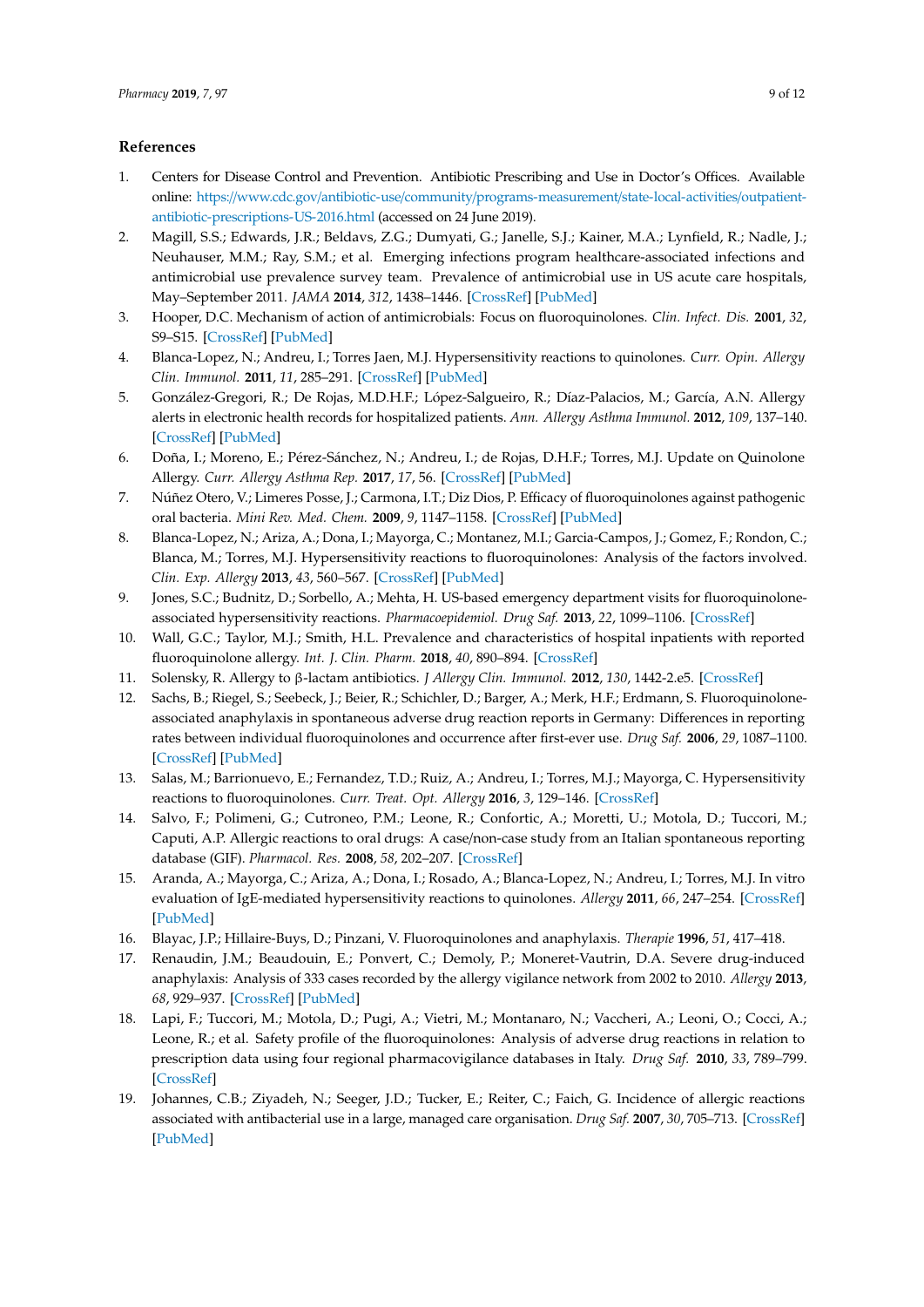- <span id="page-11-0"></span>20. Leone, R.; Venegoni, M.; Motola, D.; Moretti, U.; Piazzetta, V.; Cocci, A.; Resi, D.; Mozzo, F.; Velo, G.; Burzilleri, L.; et al. Adverse drug reactions related to the use of fluoroquinolone antimicrobials: An analysis of spontaneous reports and fluoroquinolone consumption data from three italian regions. *Drug Saf.* **2003**, *26*, 109–120. [\[CrossRef\]](http://dx.doi.org/10.2165/00002018-200326020-00004)
- <span id="page-11-1"></span>21. Smith, J.W.; Johnson, J.E.; Cliff, L.E. Studies on the epidemiology of adverse drug reactions—An evaluation of penicillin allergy. *N. Engl. J. Med.* **1966**, *274*, 998–1002. [\[CrossRef\]](http://dx.doi.org/10.1056/NEJM196605052741804)
- <span id="page-11-2"></span>22. Sullivan, T.J.; Ong, R.C.; Gilliam, L.K. Studies of the multiple drug allergy syndrome. *J. Allergy Clin. Immunol.* **1989**, *83*, 270.
- <span id="page-11-3"></span>23. Doña, I.; Barrionuevo, E.; Blanca-Lopez, N.; Torres, M.J.; Fernandez, T.D.; Mayorga, C.; Canto, G.; Blanca, M. Trends in hypersensitivity drug reactions: More drugs, more response patterns, more heterogeneity. *J. Investig. Allergol. Clin. Immunol.* **2014**, *24*, 143–153. [\[PubMed\]](http://www.ncbi.nlm.nih.gov/pubmed/25011351)
- <span id="page-11-4"></span>24. Demir, S.; Unal, D.; Olgac, M.; Akdeniz, N.; Aktas-Cetin, E.; Gelincik, A.; Colakoglu, B.; Buyukozturk, S. An unusual dual hypersensitivity reaction to moxifloxacin in a patient. *Asia Pac. Allergy* **2018**, *8*, e26. [\[CrossRef\]](http://dx.doi.org/10.5415/apallergy.2018.8.e26) [\[PubMed\]](http://www.ncbi.nlm.nih.gov/pubmed/30079304)
- <span id="page-11-5"></span>25. Demir, S.G.A.; Akdeniz, N.; Aktas-Cetin, E.; Olgac, M.; Unal, D.; Ertek, B.; Coskun, R.; Colakoglu, B.; Deniz, G.; Buyukozturk, S. Usefulness of in vivo and in vitro diagnostic tests in the diagnosis of hypersensitivity reactions to quinolones and in the evaluation of cross-reactivity: A comprehensive study including the latest quinolone gemifloxacin. *Allergy Asthma Immunol. Res.* **2017**, *9*, 347–359. [\[CrossRef\]](http://dx.doi.org/10.4168/aair.2017.9.4.347) [\[PubMed\]](http://www.ncbi.nlm.nih.gov/pubmed/28497922)
- <span id="page-11-6"></span>26. Blumenthal, K.G.; Peter, J.G.; Trubiano, J.A.; Phillips, E.J. Antibiotic allergy. *Lancet* **2019**, *393*, 183–198. [\[CrossRef\]](http://dx.doi.org/10.1016/S0140-6736(18)32218-9)
- <span id="page-11-7"></span>27. Valdivieso, R.; Pola, J.; Losada, E.; Subiza, J.; Armentia, A.; Zapata, C. Severe anaphylactoid reaction to nalidixic acid. *Allergy* **1988**, *43*, 71–73. [\[CrossRef\]](http://dx.doi.org/10.1111/j.1398-9995.1988.tb02046.x) [\[PubMed\]](http://www.ncbi.nlm.nih.gov/pubmed/3344937)
- <span id="page-11-14"></span>28. Brockow, K.; Romano, A.; Blanca, M.; Ring, J.; Pichler, W.; Demoly, P. General considerations for skin test procedures in the diagnosis of drug hypersensitivity. *Allergy* **2002**, *57*, 45–51.
- <span id="page-11-16"></span>29. Aberer, W.; Bircher, A.; Romano, A.; Blanca, M.; Campi, P.; Fernandez, J.; Brockow, K.; Pichler, W.J.; Demoly, P. Drug provocation testing in the diagnosis of drug hypersensitivity reactions: General considerations. *Allergy* **2003**, *58*, 854–863. [\[CrossRef\]](http://dx.doi.org/10.1034/j.1398-9995.2003.00279.x)
- <span id="page-11-9"></span>30. Manfredi, M.; Severino, M.; Testi, S.; Macchia, D.; Ermini, G.; Pichler, W.J.; Campi, P. Detection of specific IgE to quinolones. *J. Allergy Clin. Immunol.* **2004**, *113*, 155–160. [\[CrossRef\]](http://dx.doi.org/10.1016/j.jaci.2003.09.035)
- <span id="page-11-15"></span>31. Scherer, K.; Bircher, A.J. Hypersensitivity reactions to fluoroquinolones. *Curr. Allergy Asthma Rep.* **2005**, *5*, 15–21. [\[CrossRef\]](http://dx.doi.org/10.1007/s11882-005-0049-1)
- <span id="page-11-10"></span>32. Venturini Diaz, M.; Lobera Labairu, T.; del Pozo Gil, M.D.; Blasco Sarramian, A.; Gonzalez, M.I. In vivo diagnostic tests in adverse reactions to quinolones. *J. Investig. Allergol. Clin. Immunol.* **2007**, *17*, 393–398. [\[PubMed\]](http://www.ncbi.nlm.nih.gov/pubmed/18088022)
- <span id="page-11-11"></span>33. Seitz, C.S.; Brocker, E.B.; Trautmann, A. Diagnostic testing in suspected fluoroquinolone hypersensitivity. *Clin. Exp. Allergy* **2009**, *39*, 1738–1745. [\[CrossRef\]](http://dx.doi.org/10.1111/j.1365-2222.2009.03338.x) [\[PubMed\]](http://www.ncbi.nlm.nih.gov/pubmed/19735271)
- <span id="page-11-17"></span>34. Lobera, T.; Audicana, M.T.; Alarcon, E.; Longo, N.; Navarro, B.; Munoz, D. Allergy to quinolones: Low cross-reactivity to levofloxacin. *J. Investig. Allergol. Clin. Immunol.* **2010**, *20*, 607–611. [\[PubMed\]](http://www.ncbi.nlm.nih.gov/pubmed/21314003)
- <span id="page-11-12"></span>35. Ebo, D.G.; Leysen, J.; Mayorga, C.; Rozieres, A.; Knol, E.F.; Terreehorst, I. The in vitro diagnosis of drug allergy: Status and perspectives. *Allergy* **2011**, *66*, 1275–1286. [\[CrossRef\]](http://dx.doi.org/10.1111/j.1398-9995.2011.02661.x) [\[PubMed\]](http://www.ncbi.nlm.nih.gov/pubmed/21645014)
- <span id="page-11-13"></span>36. Perez, E.; Callero, A.; Martinez-Tadeo, J.A.; Hernandez, G.; Rodríguez Plata, E.; Almeida, Z.; Garcia-Robaina, J.C. Are skin tests useful in fluoroquinolone hypersensitivity diagnosis? *Ann. Allergy Asthma Immunol.* **2013**, *111*, 423–425. [\[CrossRef\]](http://dx.doi.org/10.1016/j.anai.2013.08.012) [\[PubMed\]](http://www.ncbi.nlm.nih.gov/pubmed/24125154)
- <span id="page-11-18"></span>37. Grange, R.D.; Thompson, J.P.; Lambert, D.G. Radioimmunoassay, enzyme and non-enzyme-based immunoassays. *Br. J. Anaesth.* **2014**, *112*, 213–216. [\[CrossRef\]](http://dx.doi.org/10.1093/bja/aet293) [\[PubMed\]](http://www.ncbi.nlm.nih.gov/pubmed/24431350)
- <span id="page-11-8"></span>38. Fernandez, T.D.; Ariza, A.; Palomares, F.; Montanez, M.I.; Salas, M.; Martin-Serrano, A.; Fernandez, R.; Ruiz, A.; Blanca, M.; Moyorga, C.; et al. Hypersensitivity to fluoroquinolones: The expression of basophil activation markers depends on the clinical entity and the culprit fluoroquinolone. *Medicine* **2016**, *95*, e3679. [\[CrossRef\]](http://dx.doi.org/10.1097/MD.0000000000003679) [\[PubMed\]](http://www.ncbi.nlm.nih.gov/pubmed/27281069)
- <span id="page-11-19"></span>39. Dávila, I.; Diez, M.L.; Quirce, S.; Fraj, J.; De La Hoz, B.; Lazaro, M. Cross-reactivity between quinolones. Report of three cases. *Allergy* **1993**, *48*, 388–390. [\[CrossRef\]](http://dx.doi.org/10.1111/j.1398-9995.1993.tb02413.x)
- <span id="page-11-20"></span>40. González, I.; Lobera, T.; Blasco, A.; Del Pozo, M.D. Immediate hypersensitivity to quinolones: Moxifloxacin cross-reactivity. *J. Investig. Allergol. Clin. Immunol.* **2005**, *15*, 146–149.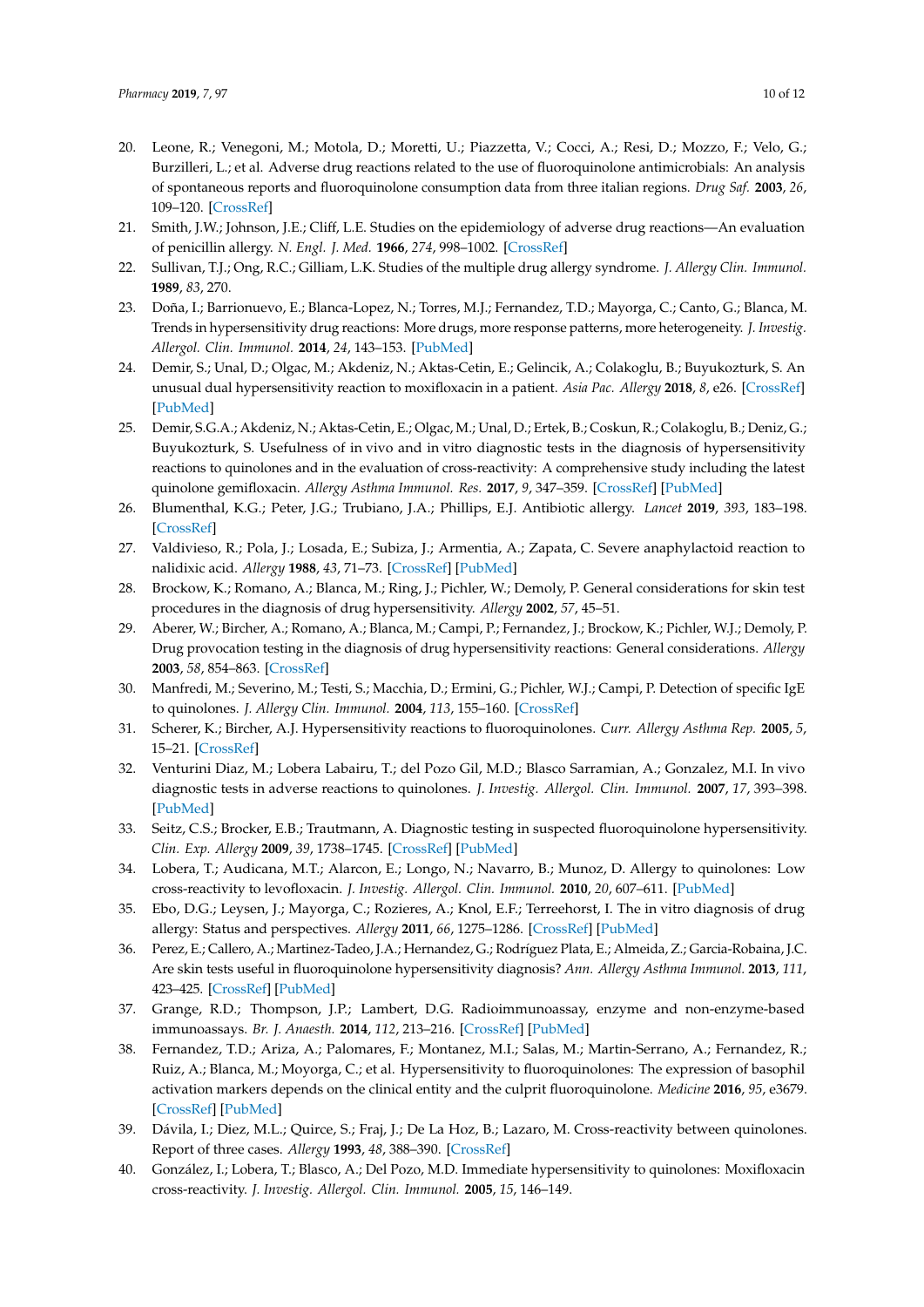- <span id="page-12-0"></span>41. Rönnau, A.C.; Sachs, B.; Von Schmiedeberg, S.; Hunzelmann, N.; Ruzicka, T.; Gleichmann, E.; Schuppe, H.C. Cutaneous adverse reaction to ciprofloxacin: Demonstration of specific lymphocyte proliferation and cross-reactivity to ofloxacin in vitro. *Acta Derm. Venereol.* **1997**, *77*, 285–288.
- <span id="page-12-1"></span>42. Anovadiya, A.; Barvaliya, M.; Patel, T.; Tripathi, C. Cross sensitivity between ciprofloxacin and levofloxacin for an immediate hypersensitivity reaction. *J. Pharmacol. Pharmacother.* **2011**, *2*, 187–188. [\[PubMed\]](http://www.ncbi.nlm.nih.gov/pubmed/21897714)
- <span id="page-12-2"></span>43. Chang, B.; Knowles, S.; Weber, E. Immediate hypersensitivity to moxifloxacin with tolerance to ciprofloxacin: Report of three cases and review of the literature. *Ann. Pharmacother.* **2010**, *44*, 740–745. [\[CrossRef\]](http://dx.doi.org/10.1345/aph.1M579) [\[PubMed\]](http://www.ncbi.nlm.nih.gov/pubmed/20233910)
- <span id="page-12-3"></span>44. Kato, Y.; Sato, Y.; Nakasu, M.; Tsuboi, R. Immediate type hypersensitivity and late phase reaction occurred consecutively in a patient receiving ethambutol and levofloxacin. *Allergy Asthma Clin. Immunol.* **2018**, *14*, 13. [\[CrossRef\]](http://dx.doi.org/10.1186/s13223-018-0237-x) [\[PubMed\]](http://www.ncbi.nlm.nih.gov/pubmed/29619062)
- <span id="page-12-4"></span>45. Celik, G.E.; Pichler, W.J.; Adkinson, N.F. Drug allergy. In *Middleton's Allergy: Principles and Practice*, 8th ed.; Adkinson, N.F., Bochner, B.S., Burks, A.W., Busse, W.W., Holgate, S.T., Lemanske, R.F., O'Hehir, R.E., Eds.; Elsevier Saunders: Philadelphia, PA, USA, 2014; Volume 2, pp. 1280–1282.
- <span id="page-12-5"></span>46. Giavina-Bianchi, P.; Gonçalves, D.G.; Zanandréa, A.; Borges de Castro, R.; Garro, L.S.; Kalil, J.; Castells, M. Anaphylaxis to quinolones in mastocytosis: Hypothesis on the mechanism. *J. Allergy Clin. Immunol. Pract.* **2019**, *7*, 2089–2090. [\[CrossRef\]](http://dx.doi.org/10.1016/j.jaip.2019.01.059) [\[PubMed\]](http://www.ncbi.nlm.nih.gov/pubmed/30797080)
- 47. McNeil, B.D.; Pundir, P.; Meeker, S.; Han, L.; Undem, B.J.; Kulka, M.; Dong, X. Identification of a mast-cellspecific receptor crucial for pseudo-allergic drug reactions. *Nature* **2015**, *519*, 237–241. [\[CrossRef\]](http://dx.doi.org/10.1038/nature14022) [\[PubMed\]](http://www.ncbi.nlm.nih.gov/pubmed/25517090)
- <span id="page-12-6"></span>48. Porebski, G.; Kwiecien, K.; Pawica, M.; Kwitniewski, M. Mas-Related G Protein-Coupled Receptor-X2 (MRGPRX2) in Drug Hypersensitivity Reactions. *Front. Immunol.* **2018**, *9*, 3027. [\[CrossRef\]](http://dx.doi.org/10.3389/fimmu.2018.03027) [\[PubMed\]](http://www.ncbi.nlm.nih.gov/pubmed/30619367)
- <span id="page-12-7"></span>49. Olivera, A.; Beaven, M.A.; Metcalfe, D.D. Mast cells signal their importance in health and disease. *J. Allergy Clin. Immunol.* **2018**, *142*, 381–393. [\[CrossRef\]](http://dx.doi.org/10.1016/j.jaci.2018.01.034) [\[PubMed\]](http://www.ncbi.nlm.nih.gov/pubmed/29454835)
- <span id="page-12-8"></span>50. Kulthanan, K.; Chularojanamontri, L.; Manapajon, A.; Dhana, N.; Jongjarearnprasert, K. Cutaneous adverse reactions to fluoroquinolones. *Dermatitis* **2011**, *22*, 155–160. [\[PubMed\]](http://www.ncbi.nlm.nih.gov/pubmed/21569745)
- <span id="page-12-9"></span>51. Howard-Thompson, A.; Cartmell, B.; Suda, K.J. Toxic epidermal necrolysis reaction associated with use of moxifloxacin. *Int. J. Antimicrob. Agents* **2014**, *44*, 178–179. [\[CrossRef\]](http://dx.doi.org/10.1016/j.ijantimicag.2014.04.002) [\[PubMed\]](http://www.ncbi.nlm.nih.gov/pubmed/25052867)
- <span id="page-12-10"></span>52. Mendes-Bastos, P.; Carvalho, R.; Cunha, D.; Cardoso, J. Ciprofloxacin: An uncommon drug reaction to a commonly used drug. *Korean J. Intern. Med.* **2014**, *29*, 263–264. [\[CrossRef\]](http://dx.doi.org/10.3904/kjim.2014.29.2.263) [\[PubMed\]](http://www.ncbi.nlm.nih.gov/pubmed/24648816)
- 53. Cozzani, E.; Chinazzo, C.; Burlando, M.; Romagnoli, M.; Parodi, A. Ciprofloxacin as a trigger for bullous pemphigoid: The second case in the literature. *Am. J. Ther.* **2016**, *23*, e1202–e1204. [\[CrossRef\]](http://dx.doi.org/10.1097/MJT.0000000000000283) [\[PubMed\]](http://www.ncbi.nlm.nih.gov/pubmed/26164023)
- 54. Iliyas, M.; Reddy, M.; Devi, U. Ciprofloxacin-induced generalised non-bullous fixed drug eruption. *BMJ Case Rep.* **2018**. [\[CrossRef\]](http://dx.doi.org/10.1136/bcr-2018-224858) [\[PubMed\]](http://www.ncbi.nlm.nih.gov/pubmed/29866687)
- <span id="page-12-11"></span>55. Sobrino-García, M.; Gómez-Cardeñosa, A.; Moreno-Rodilla, E.; Muñoz-Bellido, F.J.; Lázaro-Sastre, M.; Dávila, I. A case report of fixed drug eruption caused by several drugs because of cross-reactivity and co-sensitization. *Contact Dermat.* **2019**, *80*, 56–57. [\[CrossRef\]](http://dx.doi.org/10.1111/cod.13115) [\[PubMed\]](http://www.ncbi.nlm.nih.gov/pubmed/30246872)
- <span id="page-12-12"></span>56. Sim, D.W.; Yu, J.E.; Jeong, J.; Koh, Y.I. Ciprofloxacin-induced immune-mediated thrombocytopenia: No cross-reactivity with gemifloxacin. *J. Clin. Pharm. Ther.* **2018**, *43*, 134–136. [\[CrossRef\]](http://dx.doi.org/10.1111/jcpt.12596) [\[PubMed\]](http://www.ncbi.nlm.nih.gov/pubmed/28791716)
- <span id="page-12-13"></span>57. Matsumoto, T.; Horino, T.; Inotani, S.; Ichii, O.; Terada, Y. Drug reaction with eosinophilia and systemic symptoms/drug-induced hypersensitivity syndrome (DRESS/DIHS) caused by levofloxacin in a patient with systemic scleroderma, rheumatoid arthritis, and Sjogren syndrome. *Contact Dermat.* **2019**, *80*, 253–254. [\[CrossRef\]](http://dx.doi.org/10.1111/cod.13188) [\[PubMed\]](http://www.ncbi.nlm.nih.gov/pubmed/30484869)
- <span id="page-12-14"></span>58. Nunez, G.; Marmol, A.; Villarejo, B.; Vergara, S.; Gonzalez, E.; Ariza, R. Kounis syndrome after levofloxacin intake: A clinical report and cross-reactivity study. *J. Investig. Allergol. Clin. Immunol.* **2016**, *26*, 335–336. [\[CrossRef\]](http://dx.doi.org/10.18176/jiaci.0091) [\[PubMed\]](http://www.ncbi.nlm.nih.gov/pubmed/27763868)
- <span id="page-12-15"></span>59. Bassetti, M.; Hooper, D.; Tillotson, G. Analysis of pooled phase 3 safety data for delafloxacin in acute bacterial skin and skin structure infections. *Clin. Infect. Dis.* **2019**, *68*, S233–S240. [\[CrossRef\]](http://dx.doi.org/10.1093/cid/ciy1080)
- <span id="page-12-16"></span>60. Moghaddam, S.; Connolly, D.J. Photo-induced Stevens-Johnson syndrome. *Am. Acad. Dermatol.* **2014**, *71*, e82–e83. [\[CrossRef\]](http://dx.doi.org/10.1016/j.jaad.2014.02.033)
- <span id="page-12-17"></span>61. Burke, P.; Burne, S.R. Allergy associated with ciprofloxacin. *BMJ* **2000**, *320*, 679. [\[CrossRef\]](http://dx.doi.org/10.1136/bmj.320.7236.679)
- <span id="page-12-18"></span>62. Foti, C.; Romita, P.; Zanframundo, G.; Mastrolonardo, M.; Angelini, G.; Calogiuri, G.; Nettis, E.; Bonamonte, D. Ciprofloxacin induced acute generalized exanthematous pustulosis. *Indian J. Pharmacol.* **2017**, *49*, 119–120.